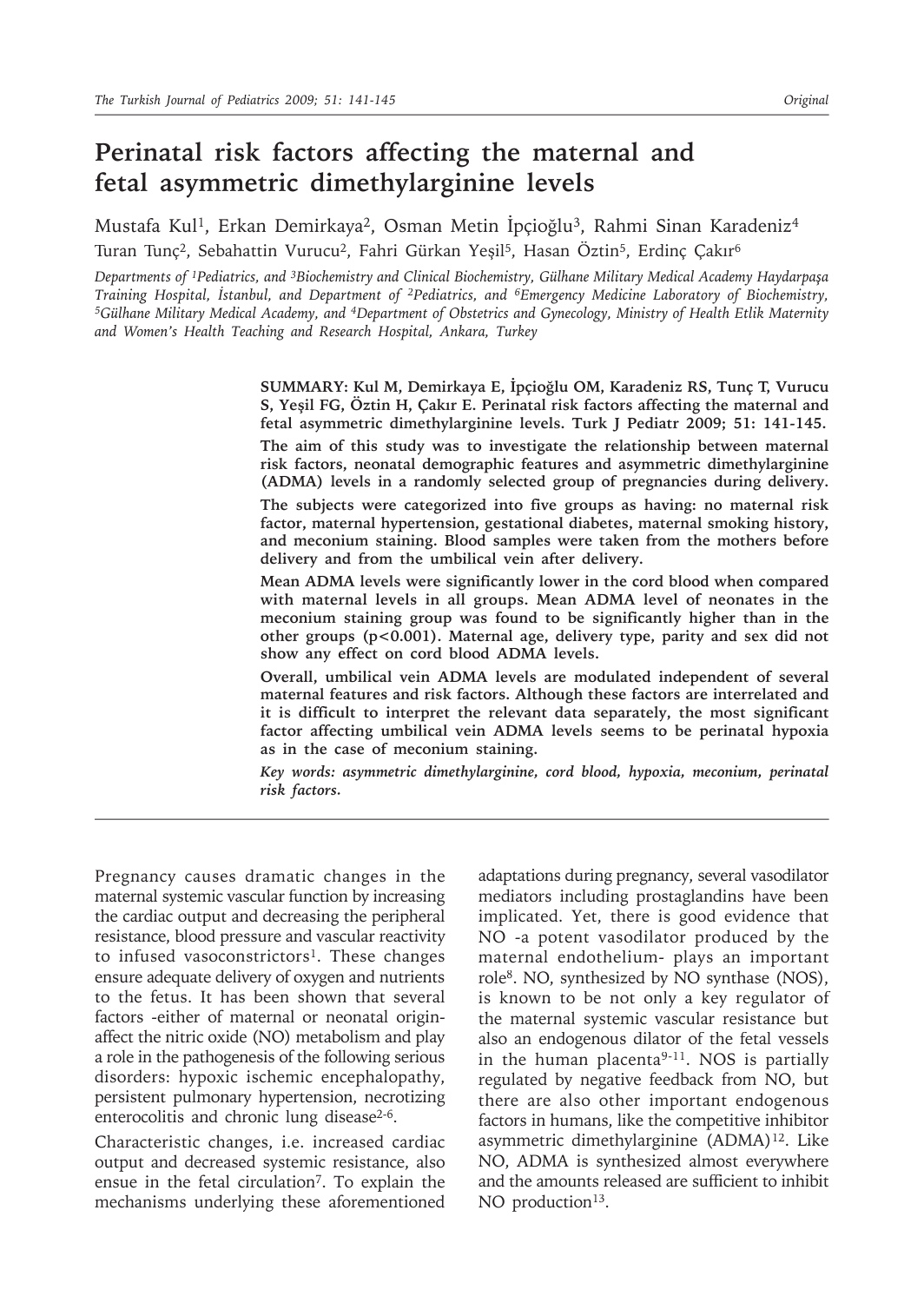Data pertaining to perinatal ADMA metabolism is quite limited. Elevated ADMA levels during pregnancy have been reported as an important pathophysiological factor in the development of preeclampsia14,15. Although in normal pregnancy, ADMA levels were found decreased in the maternal circulation and increased in the umbilical cord blood16, the effects of maternal factors or fetal problems during delivery on the ADMA levels are still not fully understood. Vida et al.<sup>17</sup> and Tsukahara et al.18 investigated the plasma ADMA levels during the perinatal period and showed that ADMA might have an important role both in the control of the fetoplacental circulation and the neonate's postnatal circulatory adaptations. However, the effect of perinatal risk factors on ADMA levels have not been reported; therefore, the aim of this study was to investigate the relationship between maternal risk factors, neonatal demographic features and ADMA levels in a randomly selected group of pregnancies during delivery.

## **Material and Methods**

## *Study groups and design*

One hundred and eight term pregnant women in the first stage of labor at Ankara Etlik Maternity and Women's Health Teaching and Research Hospital and their babies after delivery were recruited. Maternal risk factors (hypertension, diabetes mellitus, smoking) and demographics (age, body weight, height), and data concerning the neonate (duration of pregnancy, type of delivery, sex, birth weight, presence of meconium) were recorded. Maternal hypertension was defined according to the Working Group (2000) criteria as high blood pressure  $\geq$ 140/90 mmHg after the 20th week of gestation19. Gestational diabetes mellitus was defined as any degree of glucose intolerance with onset or first recognition during pregnancy<sup>20</sup>. Mothers who smoked more than five cigarettes per day during the whole pregnancy were eligible for this study.

Those neonates who required intense resuscitation were not included in the study. The subjects (neonates-mothers) were then categorized into five groups as follows: Group 1: (n:51) no maternal risk factor, Group 2: (n:14) presence of maternal hypertension, Group 3: (n:11) presence of gestational diabetes mellitus, Group 4: (n:19) presence of maternal smoking history, and Group 5: (n:13) presence of meconium staining. The groups were strictly arranged such that each group (except Group 1) had only one risk factor.

Blood samples were taken from the mothers before delivery and from the umbilical vein after delivery. They were collected into tubes without any additives and were then centrifuged (4000 rpm/10 min). Serum samples were kept at -80°C until ADMA measurements.

The study was approved by the local ethical committee of Gülhane Military Medical Academy. Informed consent was obtained from all subjects.

## *ADMA determination*

Measurement of blood ADMA levels was accomplished by high-performance liquid chromatography (HPLC), using the method described by Chen et al.<sup>21</sup>. In brief, 20 mg of 5-sulfosalicylic acid (5-SSA) was added to 1 ml of serum, and the mixture was left in an ice bath for 10 min. The precipitated protein was removed by centrifugation at 2000 g for 10 min. Ten microliters of the supernatant, which was filtered through a 0.2-um filter, was mixed with 100 µl of derivatization reagent (prepared by dissolving 10 mg of o-phthaldialdehyde in 0.5 ml of methanol and adding 2 ml of 0.4 M borate buffer [pH 10.0] and 30 µl of 2-mercaptoethanol) and then injected into the chromatographic system. Separation of ADMA was achieved with a 150 x 4-mm-I.D. Nova-pak C18 column with a particle size of 5 µm (Waters, Millipore; Milford, MA, USA) using 50 mM sodium acetate (pH 6.8), methanol, and tetrahydrofuran as mobile phase (A, 82:17:1; B, 22:77:1) at a flow rate of 1.0 ml/min. The areas of peaks detected by fluorescent detector (excitation, 338 nm; emission, 425 nm) were used for quantification. The variability of the method was <7%, and the detection limit of the assay was 0.1 mΜ.

## *Statistical analysis*

Data were analyzed by using SPSS 10.0. Two group comparisons were done by Student's t test and multiple group comparisons were done by ANOVA and post-hoc Bonferroni tests. Statistical significance was set at  $p < 0.05$ .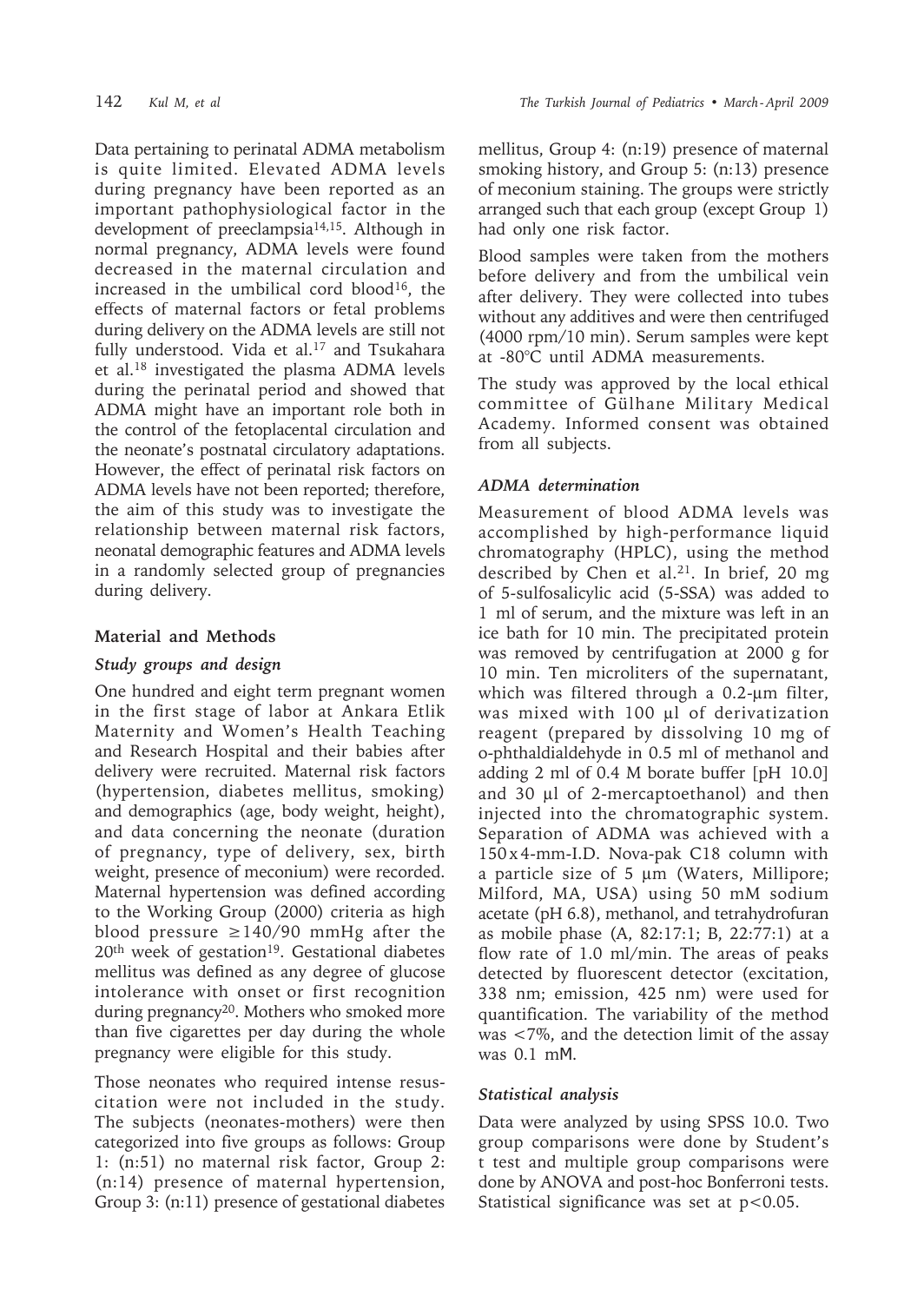#### **Results**

Demographics of the subjects in each group are summarized in Table I. Sixty-two percent of the newborns were born via vaginal delivery and 62.0% of the newborns were male. Hypertension was present in 13.0%, diabetes in 10.2%, smoking in 17.6% and meconium staining in 12.0% of the subjects.

Mean maternal ADMA levels were significantly lower than those of the cord blood in all groups. Concerning Groups 1-4, mean ADMA levels of both the mothers and newborns were found to be indifferent among groups (all p values >0.05). Mean ADMA level of neonates in Group 5 -but not that of the mothers'- was found to be significantly higher than the other groups (p<0.001). In Group 1, maternal age (below or above 30 years), delivery type, parity and sex did not show any effect on cord blood ADMA levels (Table II).

#### **Discussion**

In this study, we have shown that (i) maternal risk factors including hypertension, gestational diabetes and smoking did not seem to affect ADMA levels of either the maternal or the cord samples; (ii) meconium aspiration during delivery might lead to elevated ADMA levels in the fetal circulation, and (iii) fetal ADMA levels were significantly higher than the maternal ADMA levels.

Several studies have demonstrated that NO played a role in the maternal vascular adaptation to pregnancy, in postnatal adaptation of the neonate and also in various neonatal disorders<sup>2-</sup> 6,22. Therefore, maternal or fetal factors that may affect the perinatal NO metabolism are quite important for the neonate. It is known that, similar to NO, ADMA is synthesized in the vascular endothelium and it decreases the synthesis of NO by competitively inhibiting

|                                     | Group 1          | Group 2           | Group 3           | Group 4          | Group 5          |
|-------------------------------------|------------------|-------------------|-------------------|------------------|------------------|
|                                     | $(n=51)$         | $(n=14)$          | $(n=11)$          | $(n=19)$         | $(n=13)$         |
| Maternal age (year)                 | $26.87 \pm 5.32$ | $29.28 \pm 4.89$  | $32.77 \pm 5.21$  | $28.21 \pm 4.74$ | $26.16 \pm 2.12$ |
| Maternal weight (kg)                | $74.13 \pm 9.91$ | $89.72 \pm 15.86$ | $99.57 \pm 21.91$ | $79.61 \pm 6.09$ | $82.20 \pm 3.35$ |
| Gestational week                    | $38.68 \pm 1.49$ | $35.85 \pm 3.88$  | $38.30 \pm 1.25$  | $38.31 \pm 1.79$ | $39.76 \pm 0.92$ |
| Birth weight $(g)$<br>*Apgar scores | $3362 \pm 603$   | $2697 \pm 1083$   | $3300 \pm 1202$   | $3322 \pm 474$   | $3380 \pm 366$   |
| $1$ min                             | $8.7(7-10)$      | $8.6(7-10)$       | $8.5(7-10)$       | $8.5(7-10)$      | $8.2(6-9)$       |
| $5 \text{ min}$                     | $9.5(8-10)$      | $9.7(8-10)$       | $9.7(8-10)$       | $9.8(9-10)$      | $9.3(6-10)$      |
| ADMA (µmmol/L)                      |                  |                   |                   |                  |                  |
| Maternal                            | $0.66 \pm 0.30$  | $0.62 \pm 0.21$   | $0.61 \pm 0.19$   | $0.56 \pm 0.16$  | $0.63 \pm 0.08$  |
| Cord blood                          | $0.87 \pm 0.33$  | $0.88 \pm 0.25$   | $0.87 \pm 0.24$   | $0.88 \pm 0.21$  | $1.50 \pm 0.65$  |
|                                     | $p=0.002$        | $p=0.008$         | $p=0.011$         | p<0.001          | $p=0.001$        |

**Table I.** Demographic Features and ADMA Level Comparisons Among Groups (Mean±SD)

ADMA: Asymmetric dimethylarginine.

P values refer to comparisons between maternal and cord blood ADMA levels in each group.

\* Values are given as mean (min-max).

| Table II. Evaluation of the Effects of Maternal and Fetal Features on Cord Blood ADMA Levels in Group 1 |  |
|---------------------------------------------------------------------------------------------------------|--|
|---------------------------------------------------------------------------------------------------------|--|

|                     | n  | $ADMA$ ( $\mu$ mmol/L)<br>$(Mean \pm SD)$ | P value  |
|---------------------|----|-------------------------------------------|----------|
| Female              | 24 | $0.88 \pm 0.39$                           | $p=0.79$ |
| Male                | 27 | $0.85 \pm 0.28$                           |          |
| Vaginal delivery    | 22 | $0.91 \pm 0.40$                           | $p=0.50$ |
| Cesarean section    | 29 | $0.84 \pm 0.27$                           |          |
| Maternal age $>30$  | 16 | $0.89 \pm 0.33$                           | $p=0.79$ |
| Maternal age $<$ 30 | 35 | $0.86 \pm 0.35$                           |          |
| Primipara           | 19 | $0.87 \pm 0.34$                           | $p=0.90$ |
| Multipara           | 32 | $0.88 \pm 0.34$                           |          |

ADMA: Asymmetric dimethylarginine.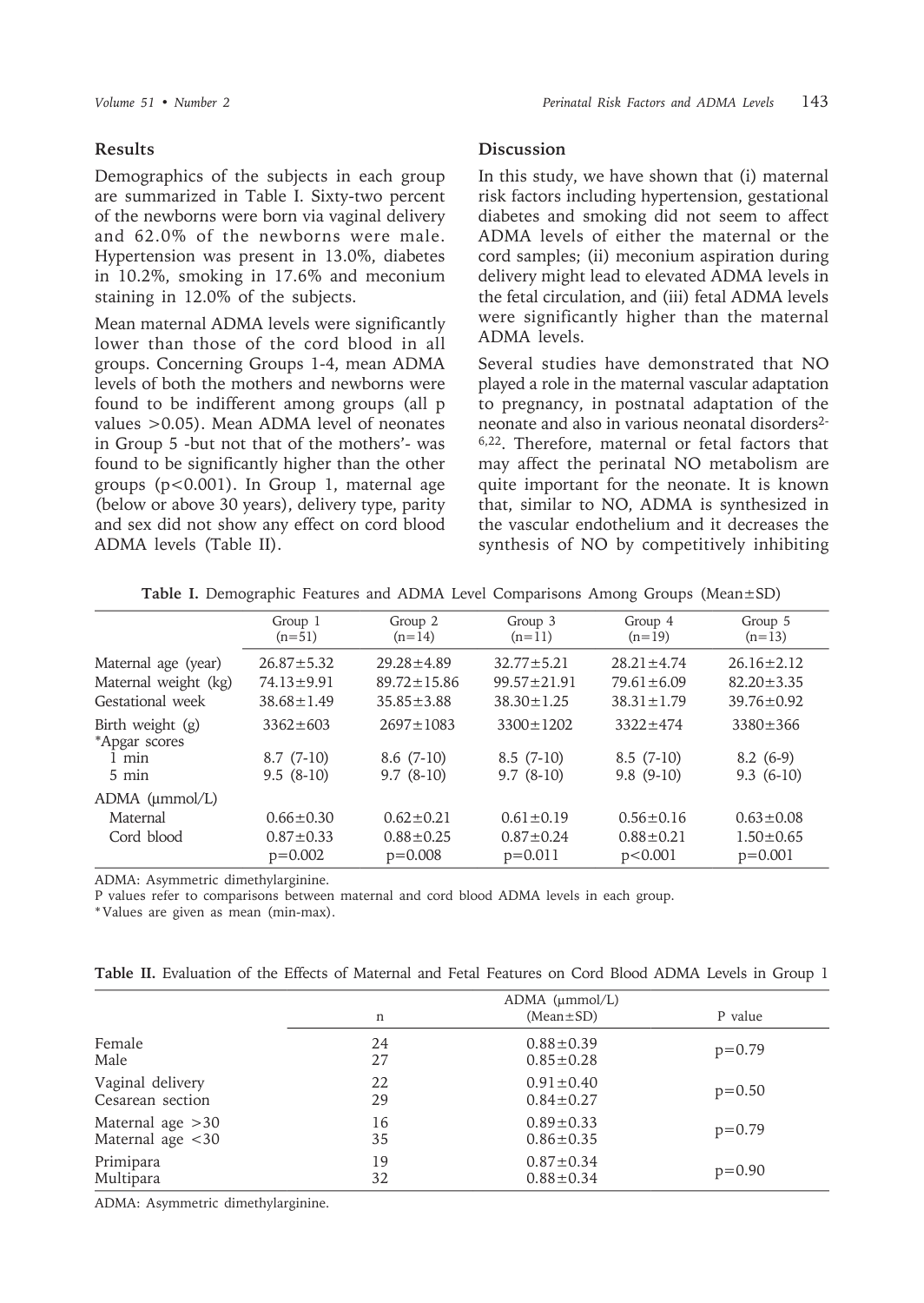the endothelial NOS23,24. In this study, we evaluated the effects of perinatal factors -both concerning the mother and the neonate- on the plasma ADMA levels.

Evidence from experimental and clinical studies strongly suggests that NO synthesis is responsible for the maternal vascular adaptation to pregnancy<sup>8,9</sup>. The low maternal ADMA levels in our group were consistent with the earlier findings17. Several studies have suggested that NO also plays an important role in maintaining low vascular tone in fetoplacental vessels. In sheep, for example, the fetal plasma nitrate concentration is 2.5 times higher than that of the mother10. In addition, NOS is expressed in the human placental syncytiotrophoblasts and in fetoplacental and umbilical vascular endothelium, where basal production of NO contributes to low fetoplacental vascular resistance<sup>8,22</sup>.

We have observed that umbilical vein ADMA levels were higher than maternal venous samples. This significant elevation could be a result of enhanced ADMA formation from high protein breakdown or reduced ADMA elimination. Arginine N-methyltransferase-1 is essential for ADMA formation from protein L-arginine residues and is vital for post-implantation mouse development<sup>22</sup>, but its activity during intrauterine development has not yet been described. ADMA is metabolized by dimethylarginine dimethyl aminohydrolase (DDAH) to citrulline<sup>23</sup> or excreted directly into urine23-25. Interestingly, DDAH activity was shown to increase after birth, with a peak already after one day<sup>26</sup>. Thus, this decreased DDAH activity during intrauterine growth may lead to high venous cord blood ADMA levels in newborns.

Although ADMA levels of neonates with meconium aspiration were found to be higher than the other groups, the presence of maternal diabetes, hypertension or smoking history did not seem to have any effect on the umbilical vein ADMA levels. Meconium aspiration is one of the important indicators of acute or chronic fetal hypoxia. As is well known, in chronic fetal hypoxia, the blood flow to the periphery (kidneys, spleen, skin, muscle, liver) is decreased, shifting the circulation towards the vital organs<sup>27</sup>. ADMA is metabolized by DDAH or excreted directly into urine<sup>24</sup>. Decreased blood flow to the kidneys during hypoxia might have contributed to the impaired

renal elimination of ADMA and thus might have caused increased plasma ADMA levels. Moreover, hypoxia might also have inhibited the DDAH enzyme activity and accordingly might have had a similar effect on the ADMA levels. Nevertheless, this observation is in line with the finding that in newborn piglets exposed to hypobaric hypoxia, lung DDAH activity was markedly suppressed, which would result in impaired ADMA metabolism, higher tissue ADMA levels, more efficient NOS inhibition and apparent reduction in NO production<sup>26</sup>. The rise in ADMA levels in meconium-stained newborns, therefore, interferes with pulmonary vascular adaptation and contributes to the development of persistent pulmonary hypertension.

In conclusion, umbilical vein ADMA levels are modulated independent of several maternal features and risk factors. Although these factors are interrelated and it is difficult to interpret their effects separately, the most significant factor with respect to umbilical vein ADMA levels seems to be perinatal hypoxia, as in the case of meconium staining. Future clinical and experimental studies that will uncover the role of ADMA in perinatal adaptation and its relation to perinatal disorders are warranted.

#### **REFERENCES**

- 1. Rosenfeld CR. Mechanisms regulating angiotensin II responsiveness by the uteroplacental circulation. Am J Physiol 2001; 281: 1025-1040.
- 2. Richir MC, Siroen MP, van Elburg RM, et al. Low plasma concentrations of arginine and asymmetric dimethylarginine in premature infants with necrotizing enterocolitis. Br J Nutr 2007; 97: 906-911.
- 3. Ergun O, Ergun G, Oktem G, et al. Enteral resveratrol supplementation attenuates intestinal epithelial inducible nitric oxide synthase activity and mucosal damage in experimental necrotizing enterocolitis. J Pediatr Surg 2007; 42: 1687-1694.
- 4. Maxwell AJ. Mechanisms of dysfunction of the nitric oxide pathway in vascular diseases. Nitric Oxide 2002; 6: 101-124.
- 5. Davis JM. Role of oxidant injury in the pathogenesis of neonatal lung disease. Acta Paediatr Suppl 2002; 91: 23-25.
- 6. Shi Y, Pan F, Li H, et al. Role of carbon monoxide and nitric oxide in newborn infants with postasphyxial hypoxic-ischemic encephalopathy. Pediatrics 2000; 106: 1447-1451.
- 7. Yoshimura T, Magness RR, Rosenfeld CR. Angiotensin II and α-agonist. I. Responses of ovine fetoplacental vasculature. Am J Physiol 1990; 259: 464-472.
- 8. Williams DJ, Vallance PJ, Nield GH, Spencer JA, Imms FJ. Nitric oxide-mediated vasodilation in human pregnancy. Am J Physiol 1997; 272: 748-752.